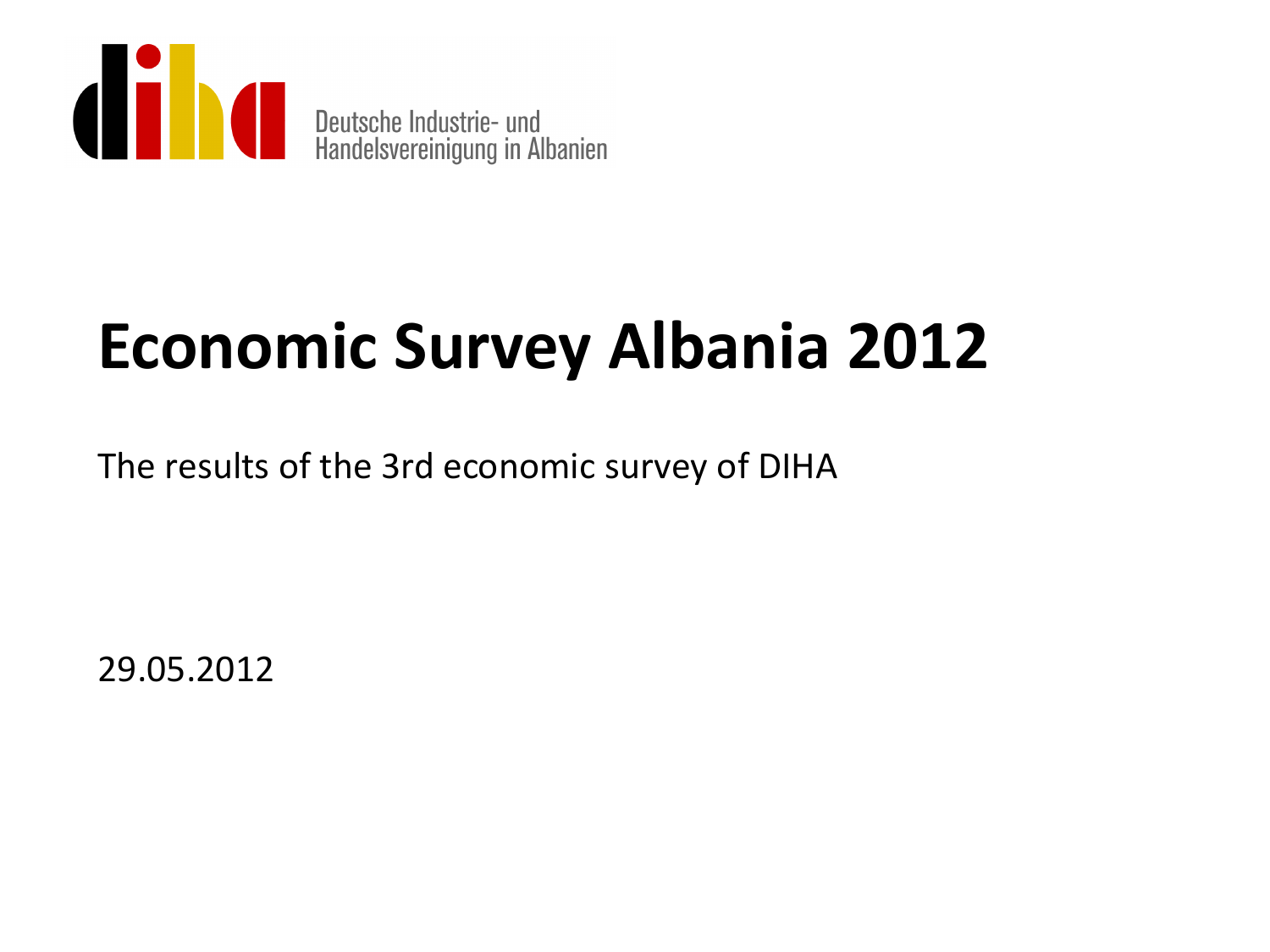### **Economic Situation and Forecast**



16,7% 16,7% 0% 25,0% 41,7% 41,7% 64% 58,3% 36% 0,0% 10,0% 20,0% 30,0% 40,0% 50,0% 60,0% 70,0% 2010 2011 2012  $\Box$  good  $\Box$  satisfied  $\Box$  bad

### **Economic Situation**

**Economic Situation Forecast for 2011 and 2012** 

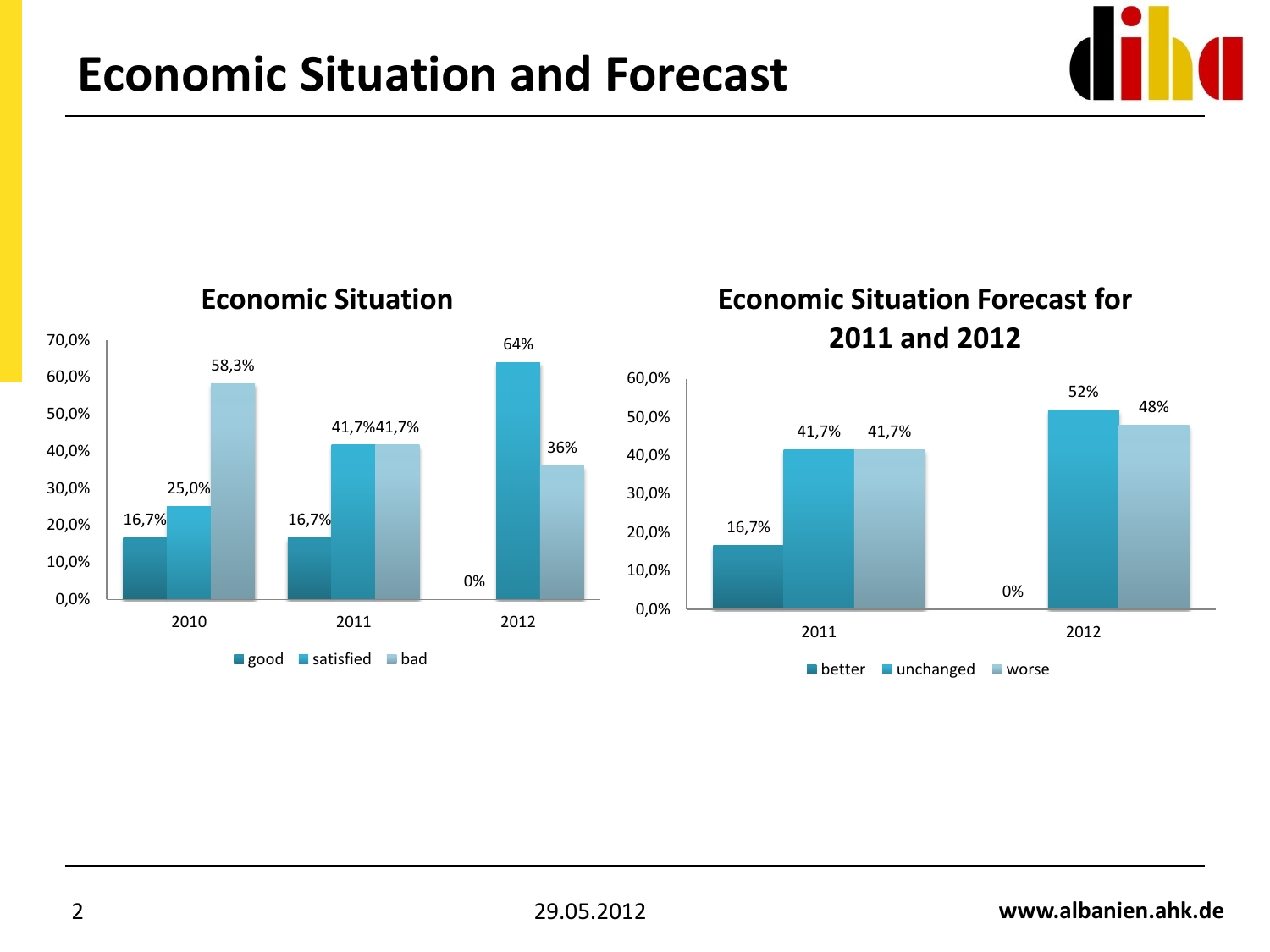## **Own Business Situation and Forecast**



### **Forecast own Business Situation 2011 and 2012**

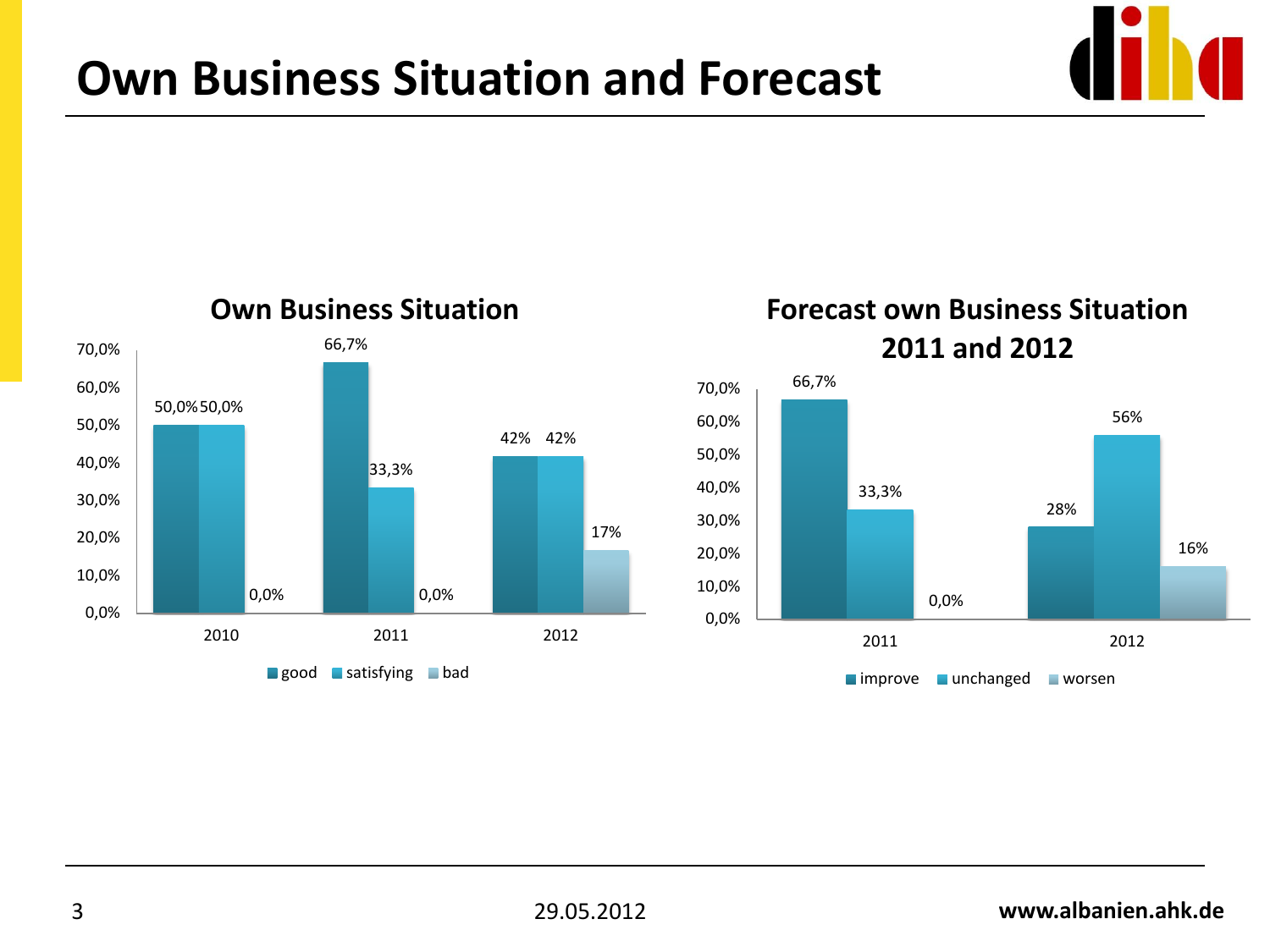

### **Company Revenues in 2010 and 2011**



### **Forecast of Revenues for 2011 and 2012**

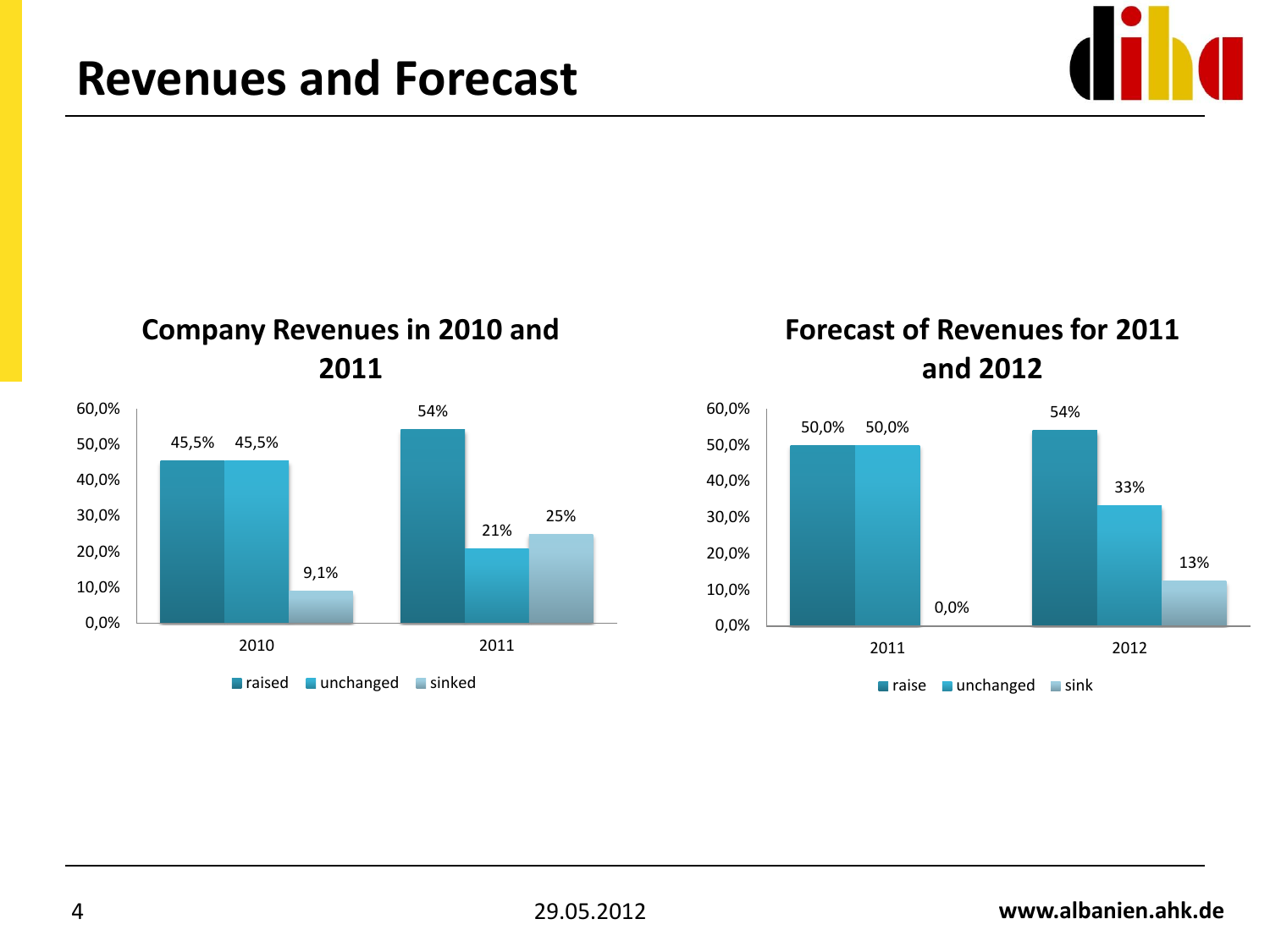

### **How will your industry perform compared to the previous year?**

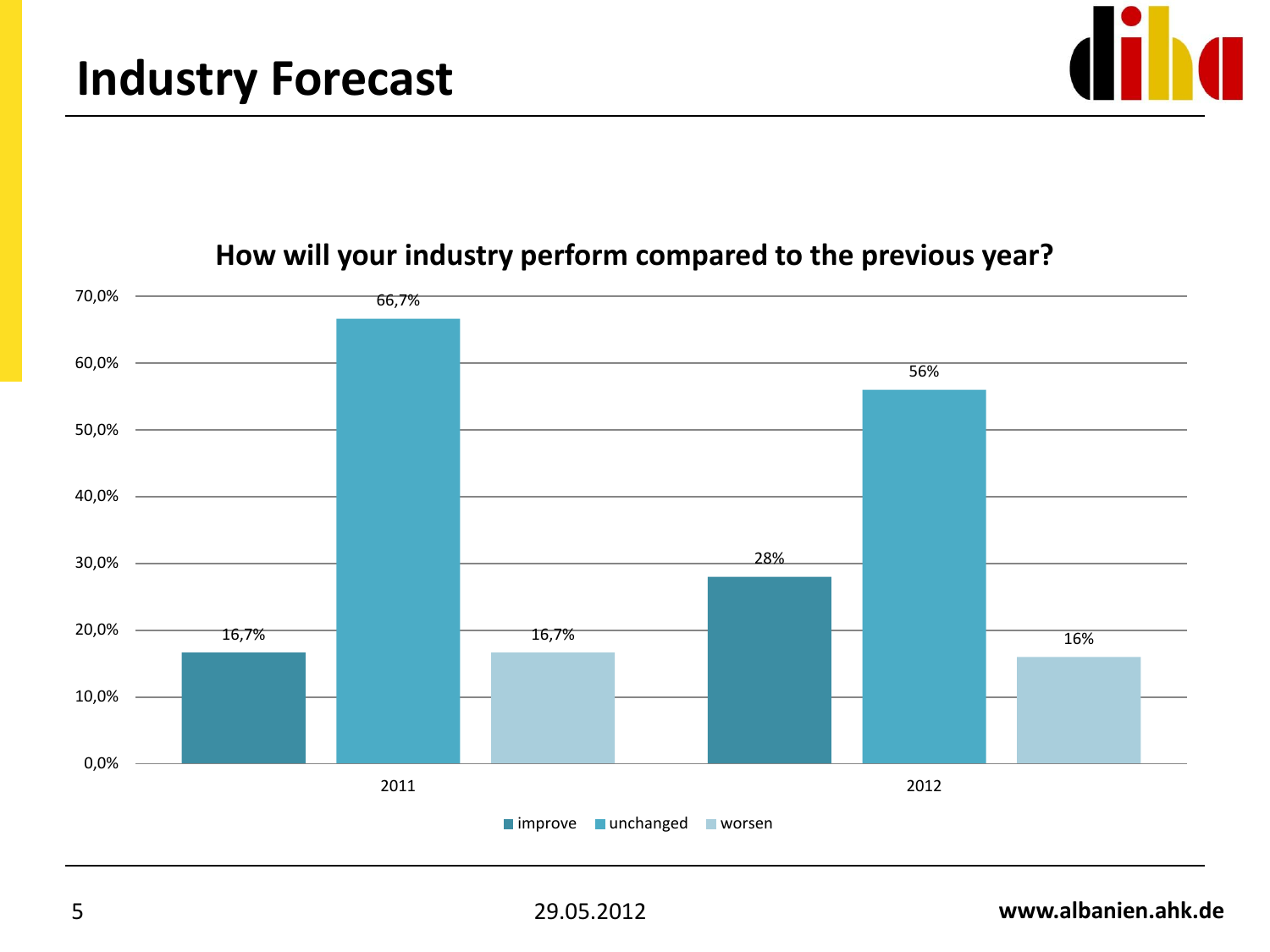



### **Forecast Number of Employees for 2011 and 2012**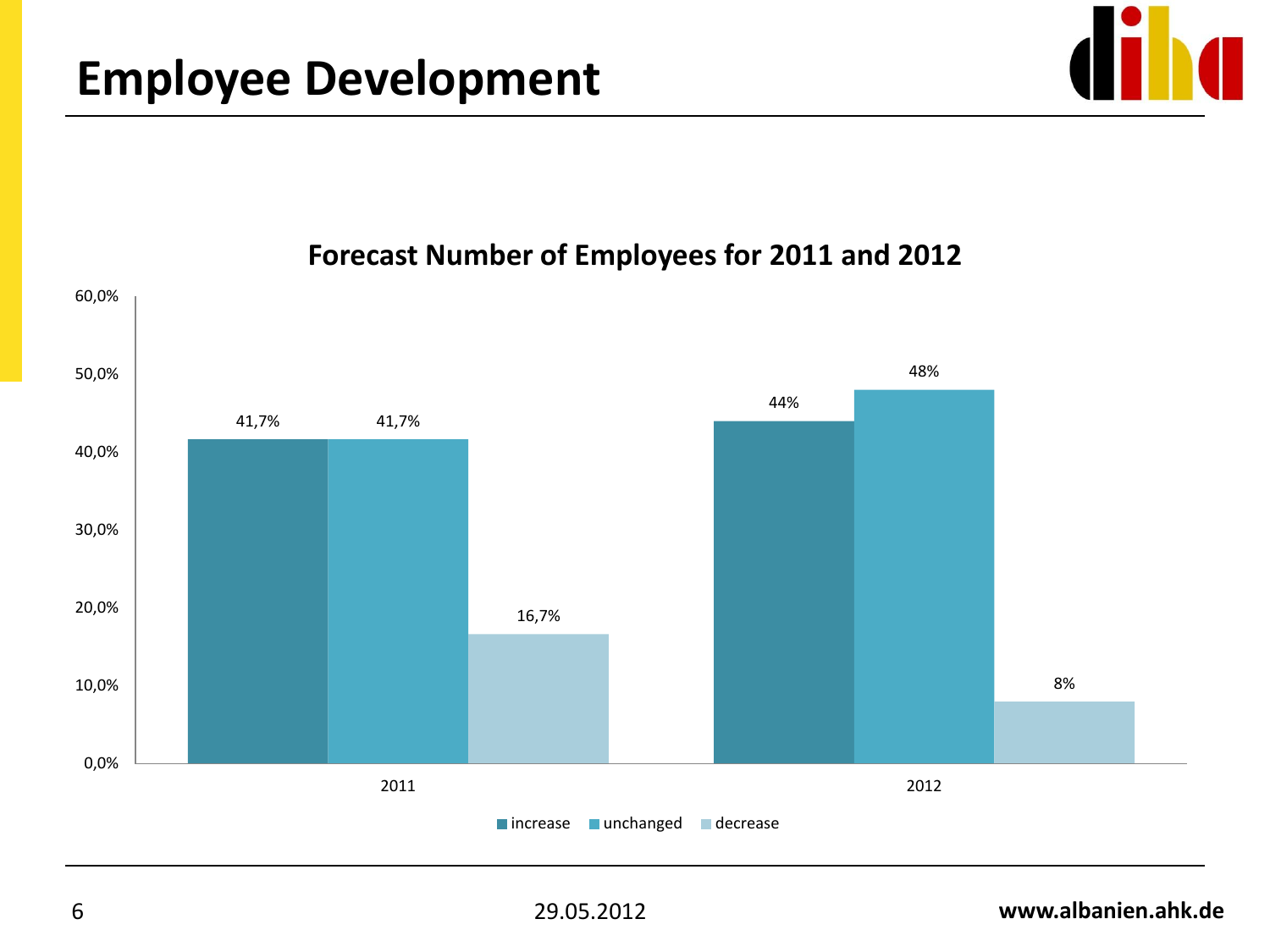

### **How did your capital expenditure develop compared to the previous**



### **Forecast of Capital Expenditures for 2011 and 2012**

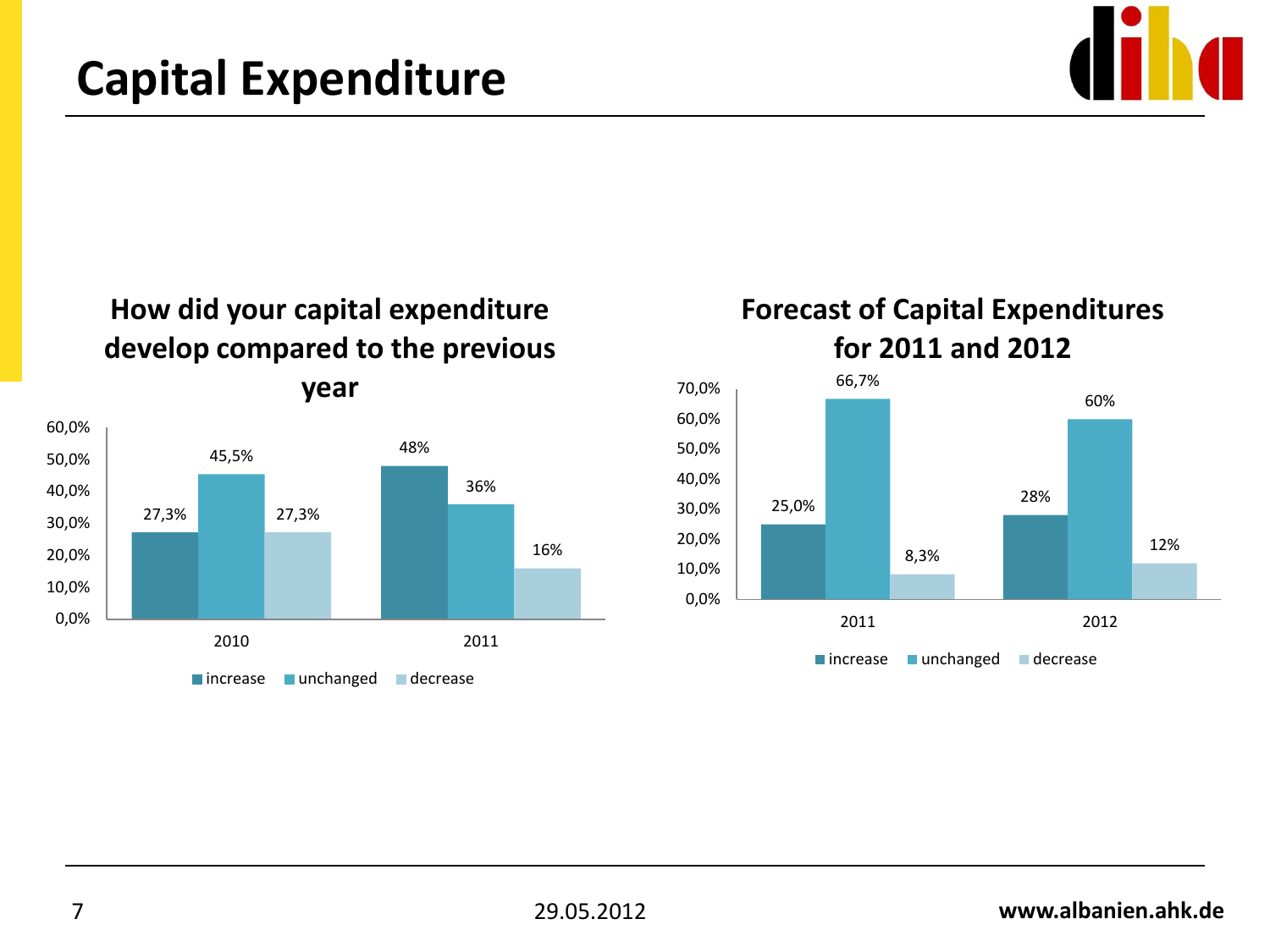

| <b>Rank</b>    | <b>Country</b>               | <b>Average 2012</b> | <b>Average 2011</b> |
|----------------|------------------------------|---------------------|---------------------|
| $\mathbf{1}$   | <b>Croatia</b>               | 2,90                | 3,29                |
| $\overline{2}$ | <b>Albania</b>               | 3,00                | 2,88                |
| $\overline{3}$ | Slovenia                     | 3,10                | 2,83                |
| $\overline{4}$ | Romania                      | 3,30                | 2,80                |
| 5              | Montenegro                   | 3,33                | 3,43                |
| 6              | <b>Bulgaria</b>              | 3,40                | 3,14                |
| $\overline{7}$ | <b>Serbia</b>                | 3,60                | 3,00                |
| 8              | <b>Bosni and Herzegovina</b> | 3,73                | 3,50                |
| 9              | <b>Kosovo</b>                | 3,75                | 3,00                |
| 10             | <b>Macedonia</b>             | 3,82                | 3,43                |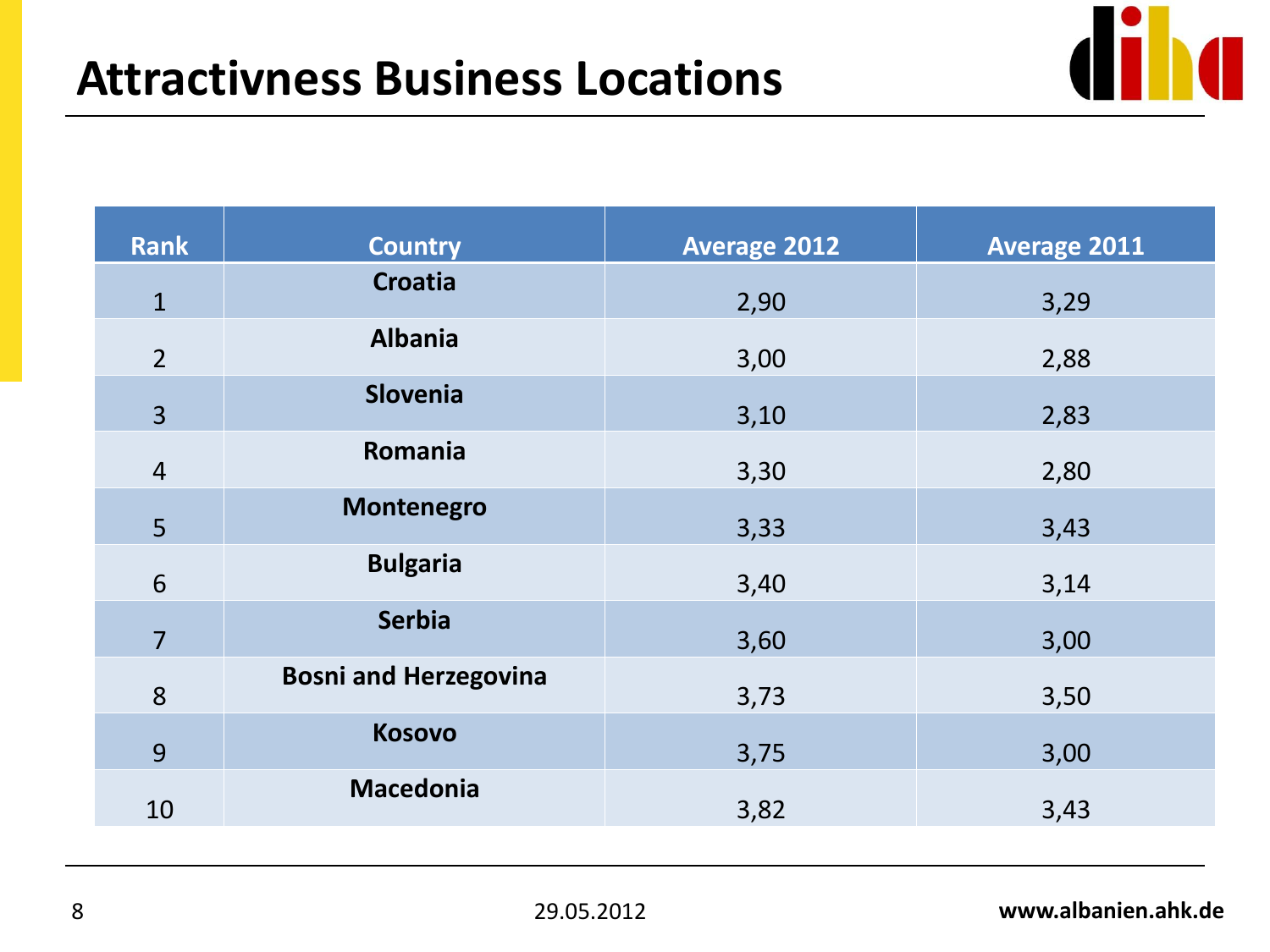## **Satisfaction of following issues**



| Rank           | <b>Location Factor</b>                            | <b>Average 2012</b> | <b>Average 2011</b> |
|----------------|---------------------------------------------------|---------------------|---------------------|
| $\mathbf{1}$   | Labour costs                                      | 2,76                | 2,33                |
| $\overline{2}$ | Employee motivation                               | 2,88                | 3,08                |
| $\overline{3}$ | Productivity of employees                         | 2,96                | 2,92                |
| 4              | Qualification of employees                        | 3,13                | 3,08                |
| 5              | Payment habit                                     | 3,20                | 3,55                |
| 6              | Tax burden                                        | 3,24                | 2,91                |
| 7              | Labour-law flexibility                            | 3,25                | 3,00                |
| 8              | Qualit and availability of local supplier         | 3,26                | 2,95                |
| 9              | Quality of higher education                       | 3,33                | 3,18                |
| 10             | Infrastructure (Transport, Communication, Energy) | 3,61                | 3,92                |
| 11             | Quality of the training system                    | 3,74                | 3,91                |
| 12             | Political stability                               | 3,80                | 4,08                |
| 13             | <b>R&amp;D Conditions</b>                         | 3,83                | 3,70                |
| 14             | Tax system and tax administration                 | 3,91                | 3,83                |
| 15             | Access to state or EU funding                     | 3,91                | 3,00                |
| 16             | TTransparency of open invitations to tender       | 3,95                | 4,00                |
| 17             | Public administration                             | 3,96                | 4,08                |
| 18             | Availability of specialists                       | 4,00                | 3,33                |
| 19             | Legal protection                                  | 4,40                | 4,08                |
| 20             | Actions against corruption and crime              | 4,40                | 4,09                |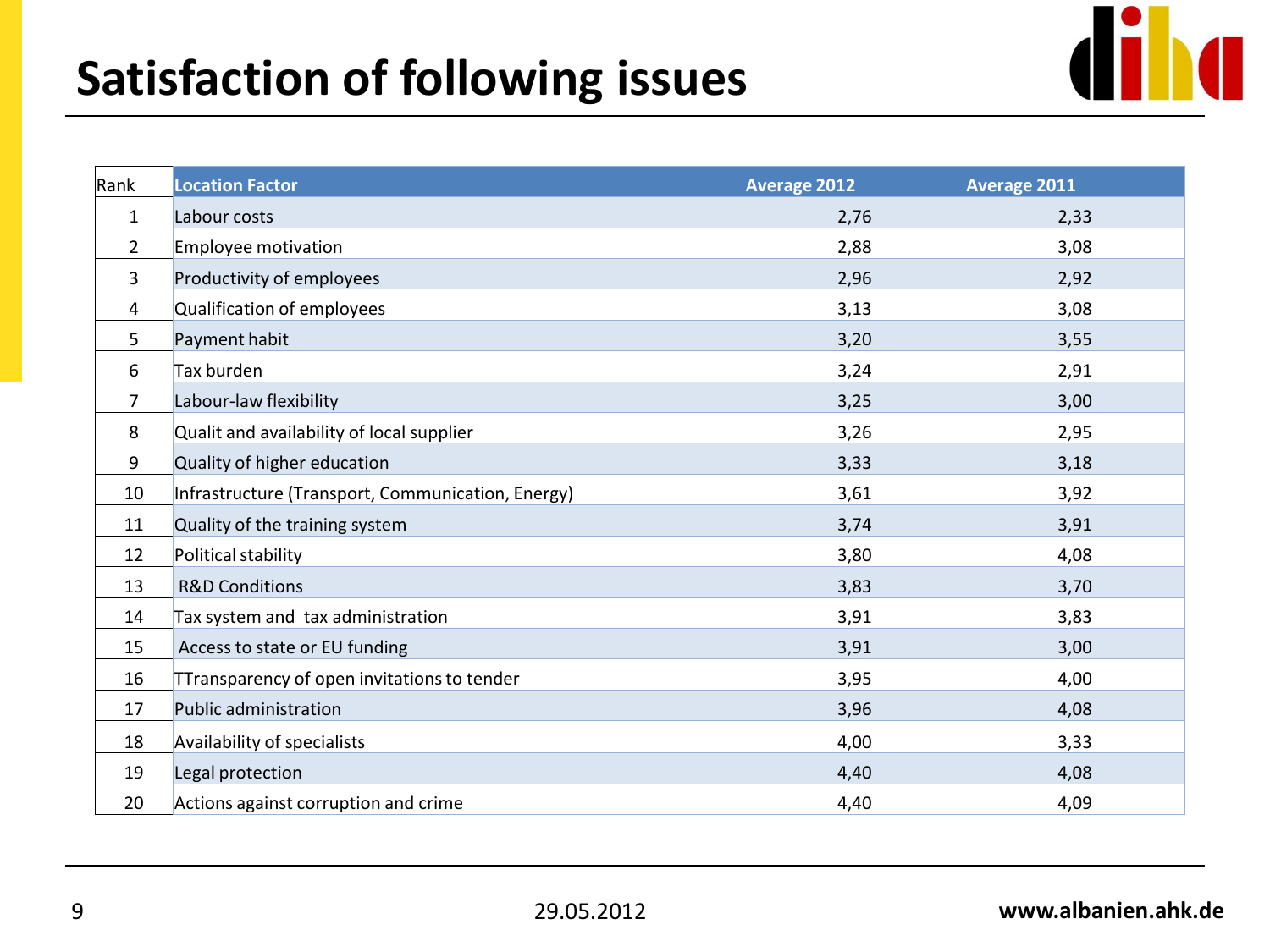

## How satisfied are companies with the following issues?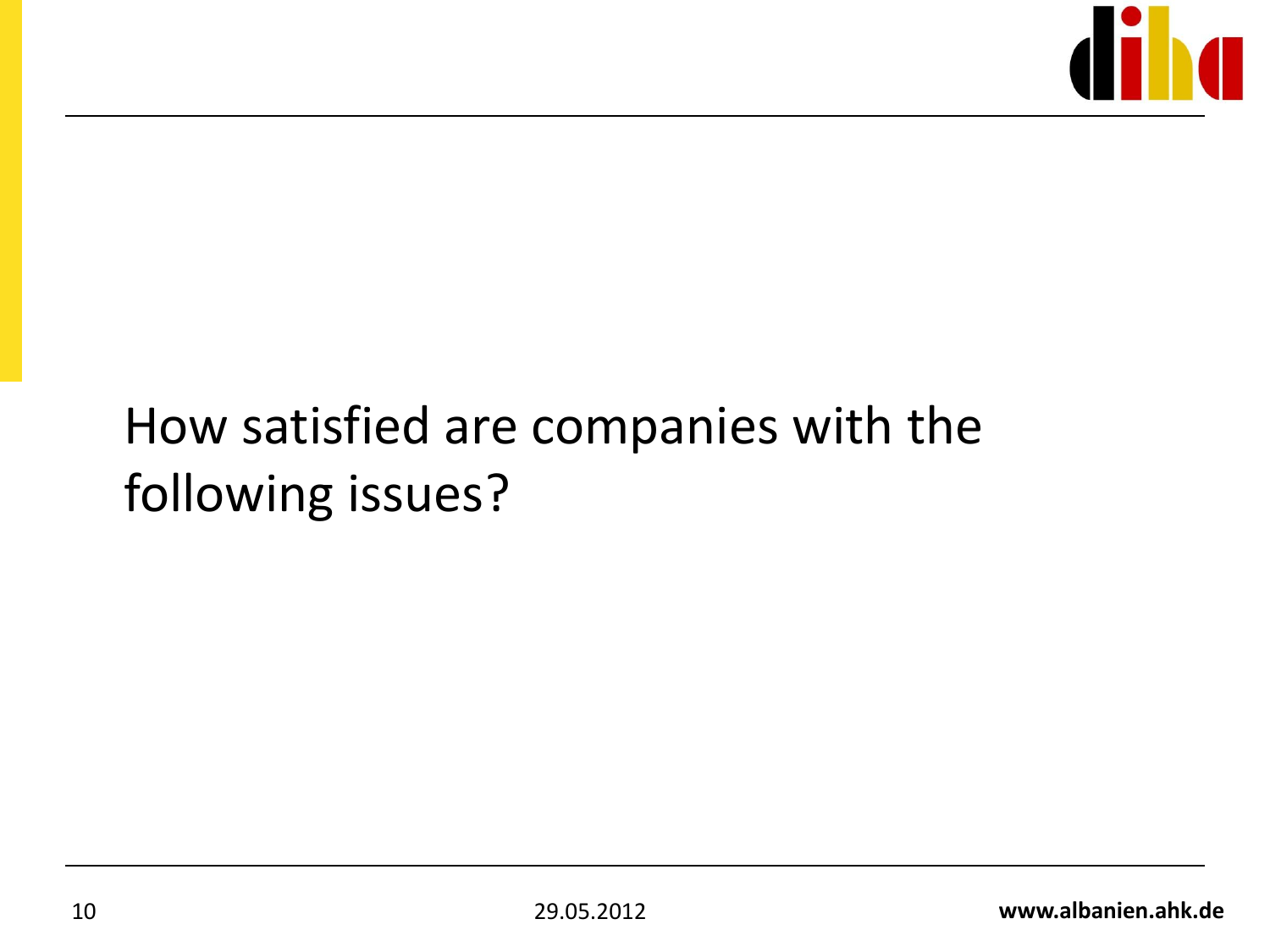### **Labour costs**



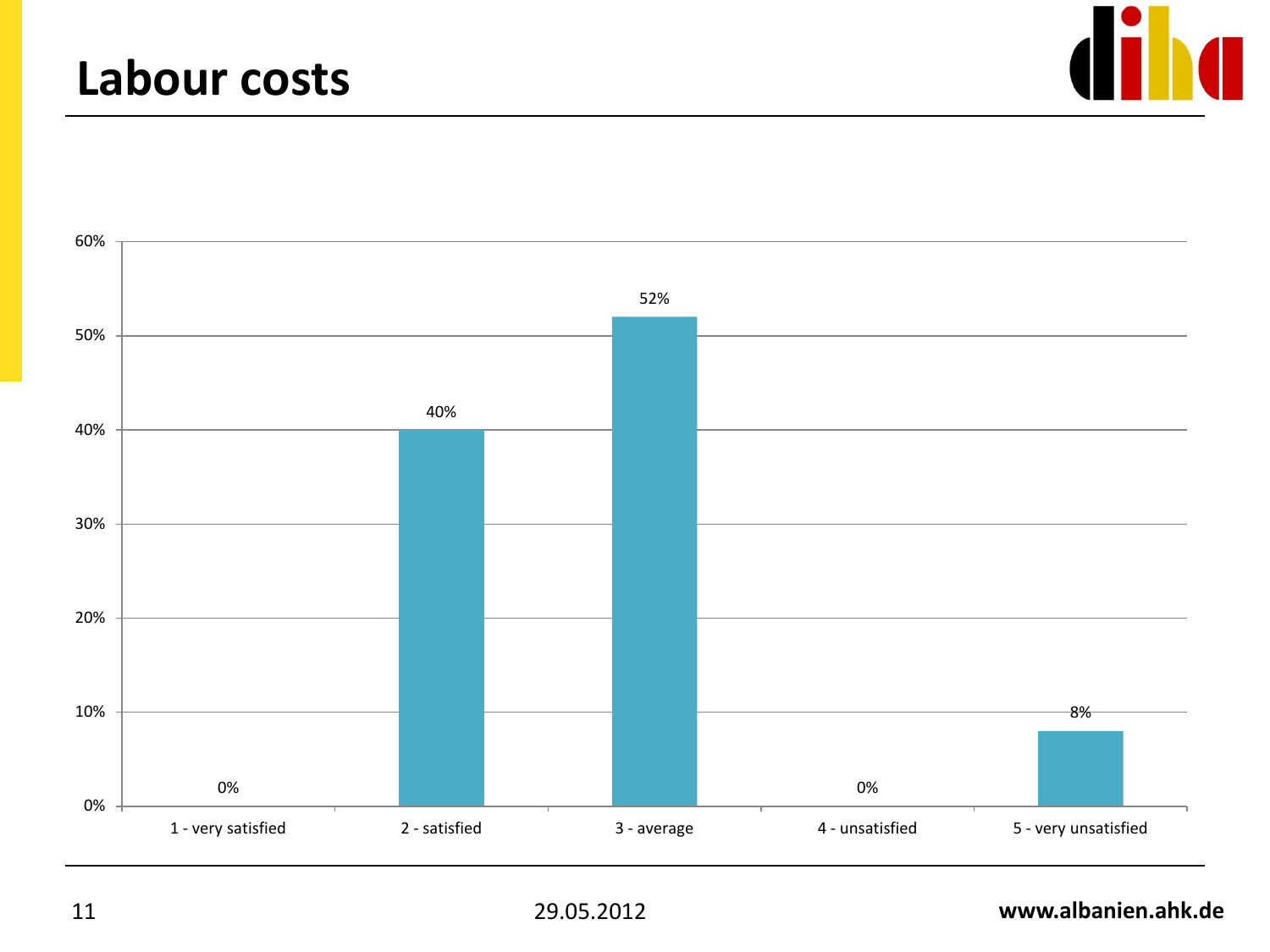### **Motivation of employees**



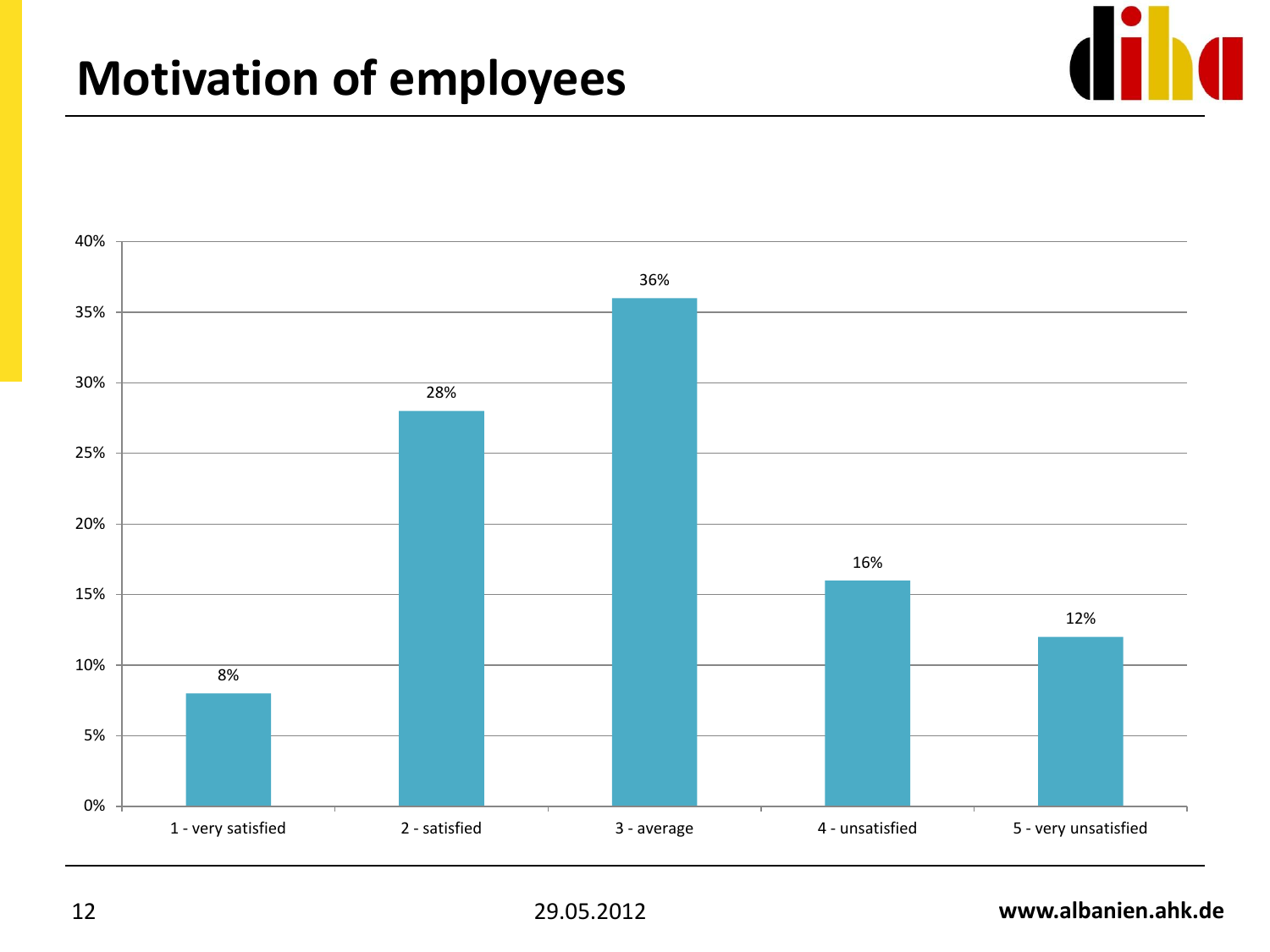### **Labour productivity**

![](_page_12_Picture_1.jpeg)

![](_page_12_Figure_2.jpeg)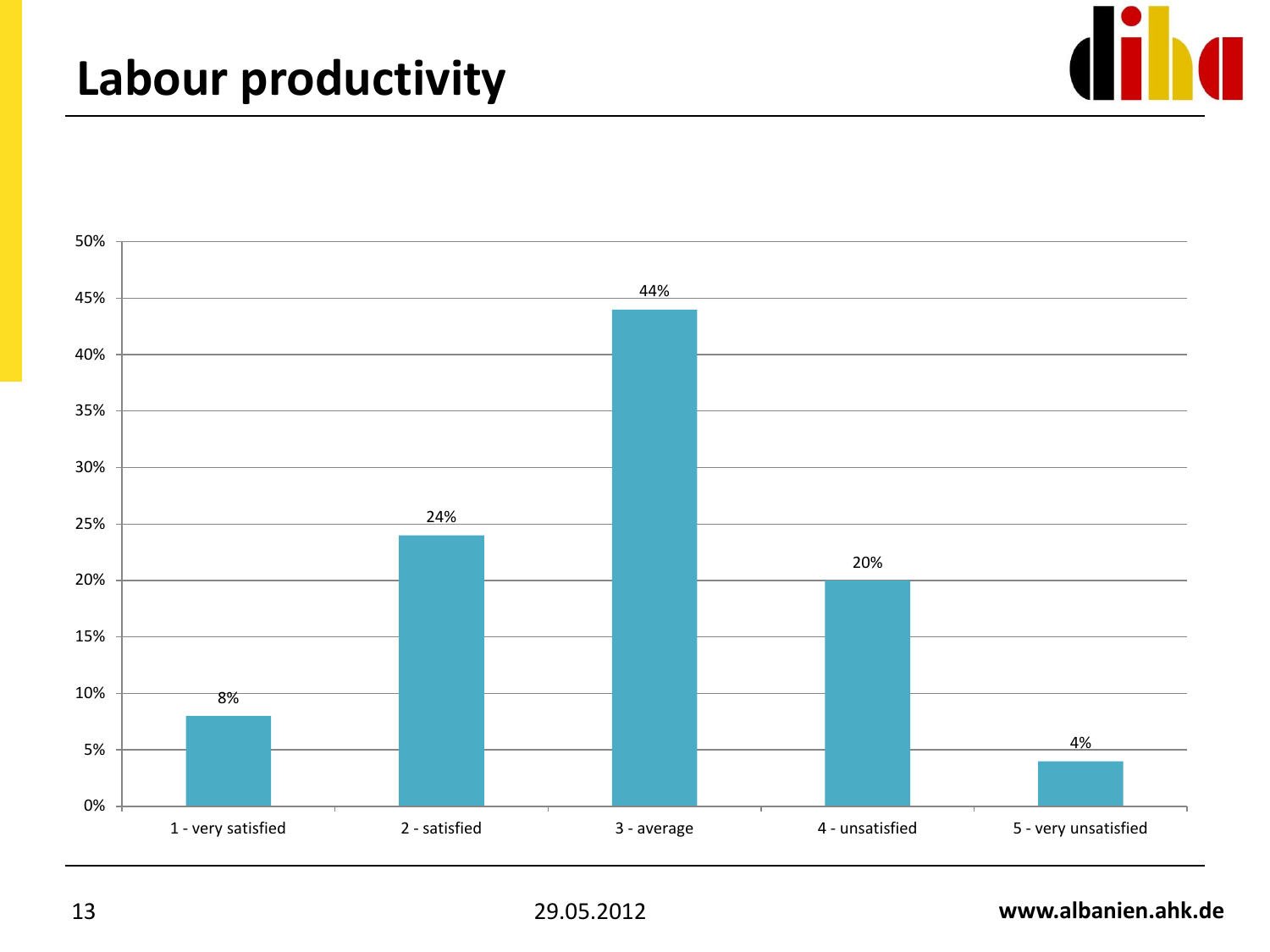### **Qualifications of employees**

![](_page_13_Figure_1.jpeg)

![](_page_13_Figure_2.jpeg)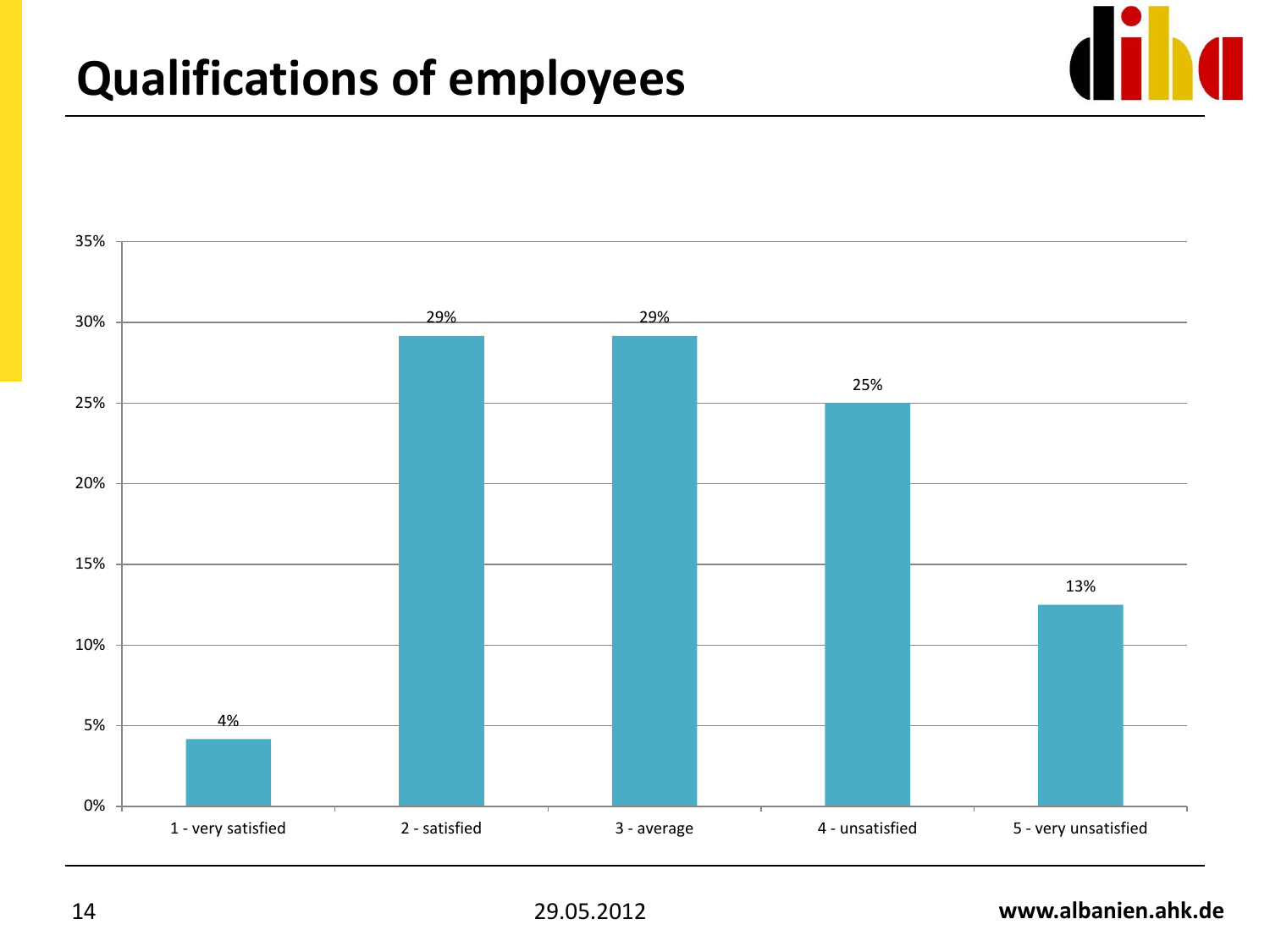### **Payment habits**

![](_page_14_Picture_1.jpeg)

![](_page_14_Figure_2.jpeg)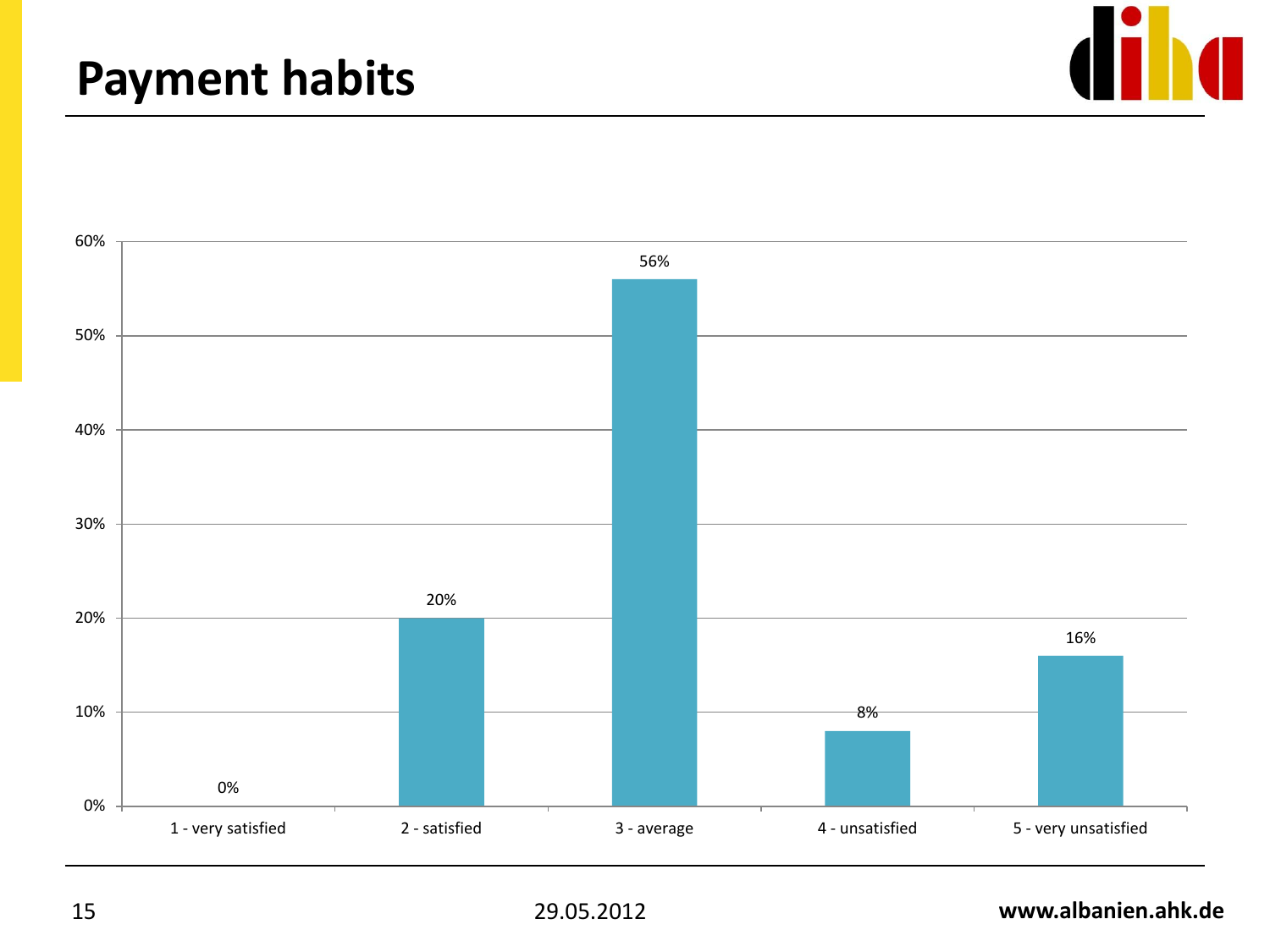### **Tax burden**

![](_page_15_Picture_1.jpeg)

![](_page_15_Figure_2.jpeg)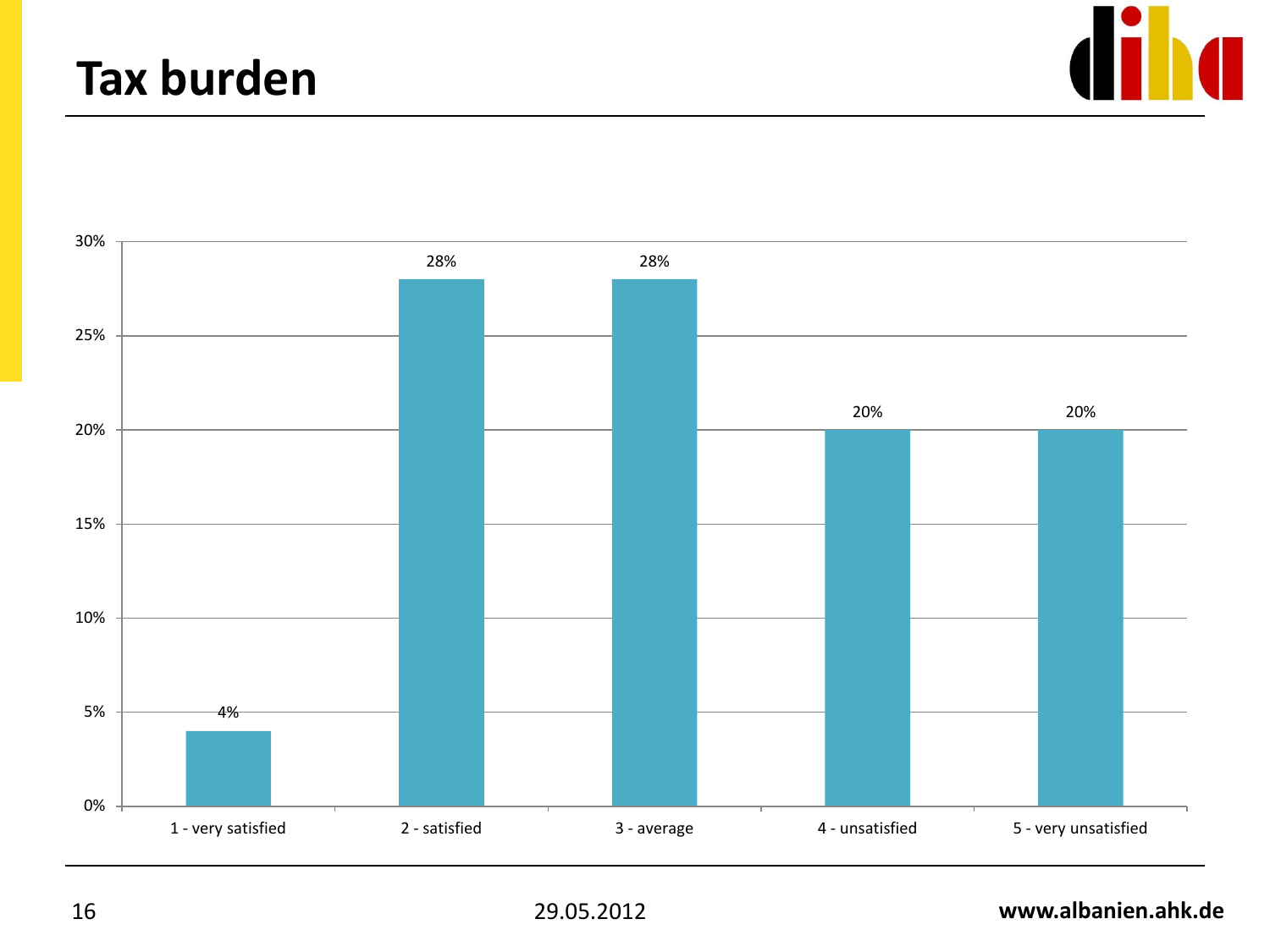## **Legal flexibility of employment**

![](_page_16_Figure_1.jpeg)

![](_page_16_Figure_2.jpeg)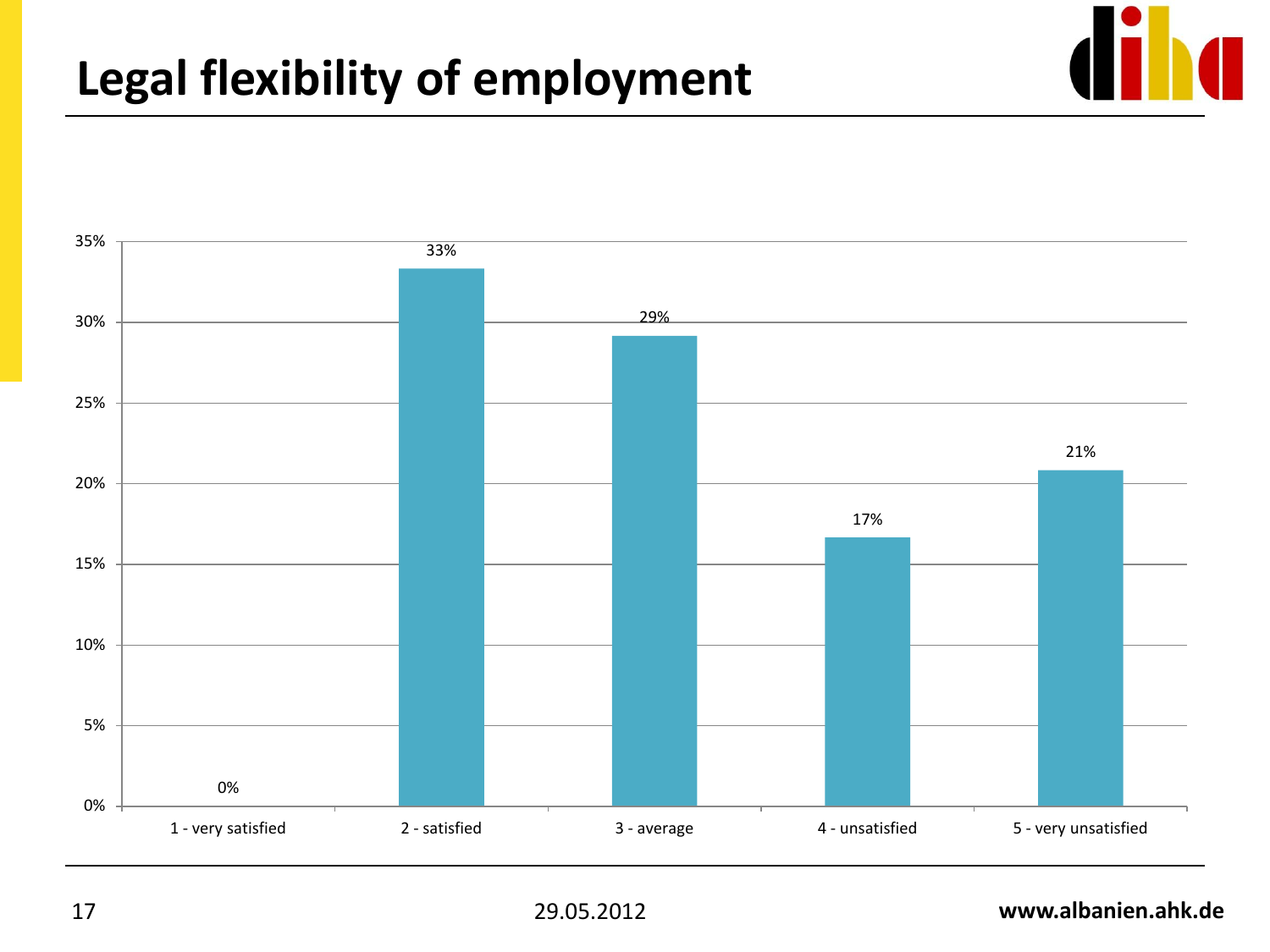## **Quality and availability of local suppliers**

![](_page_17_Figure_1.jpeg)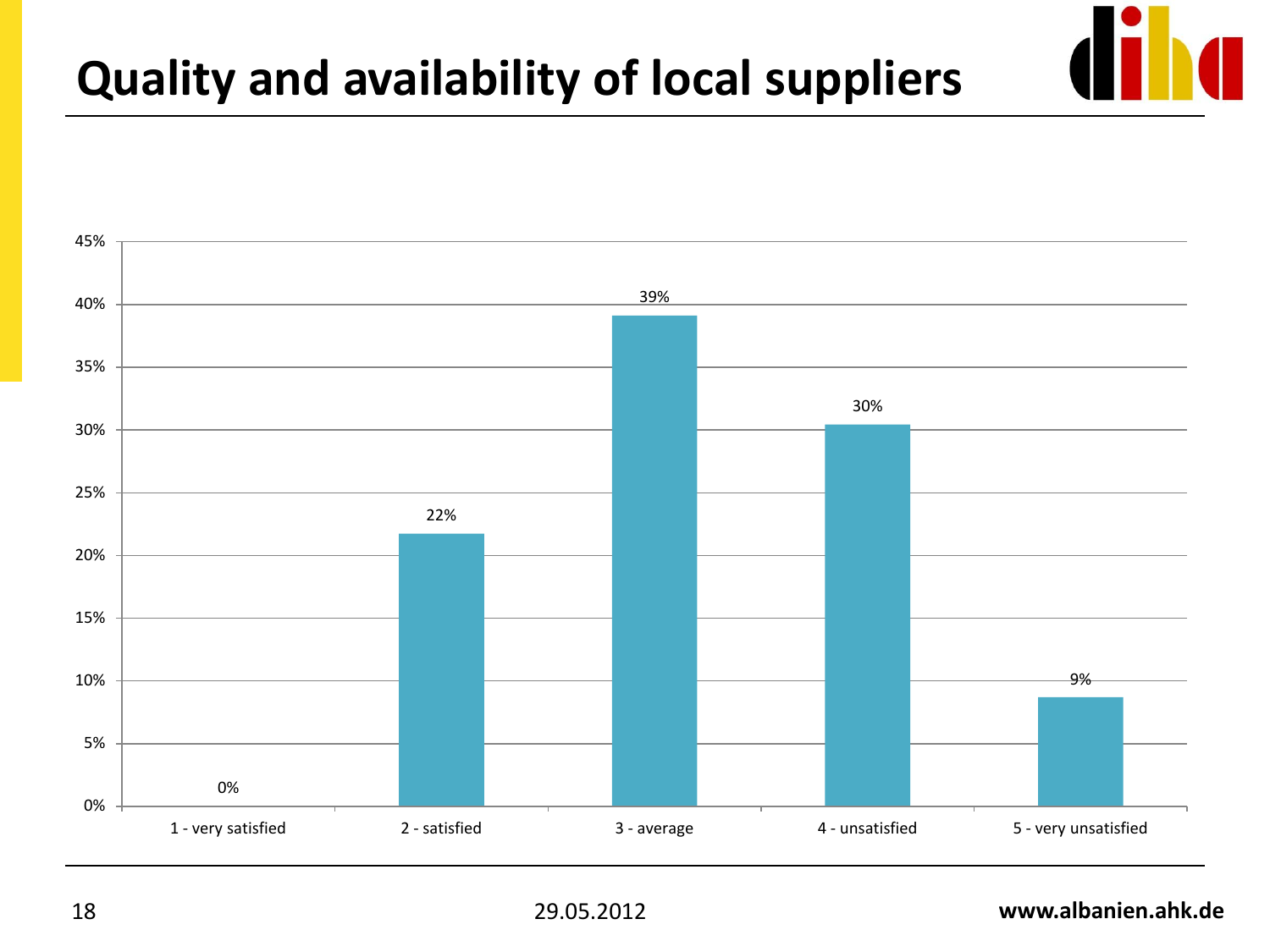## **Quality higher education**

![](_page_18_Picture_1.jpeg)

![](_page_18_Figure_2.jpeg)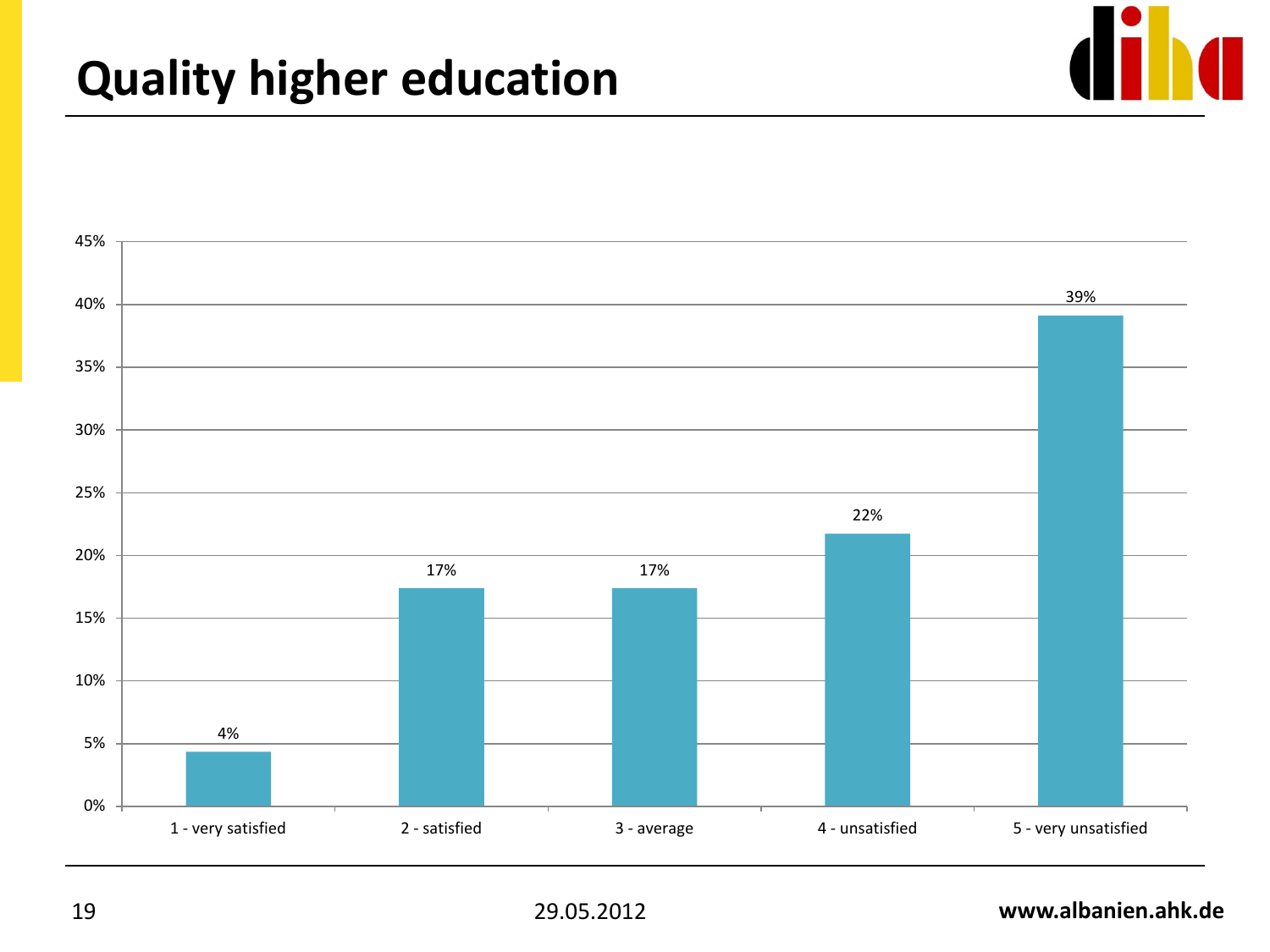### **Public infrastructure**

![](_page_19_Figure_1.jpeg)

![](_page_19_Figure_2.jpeg)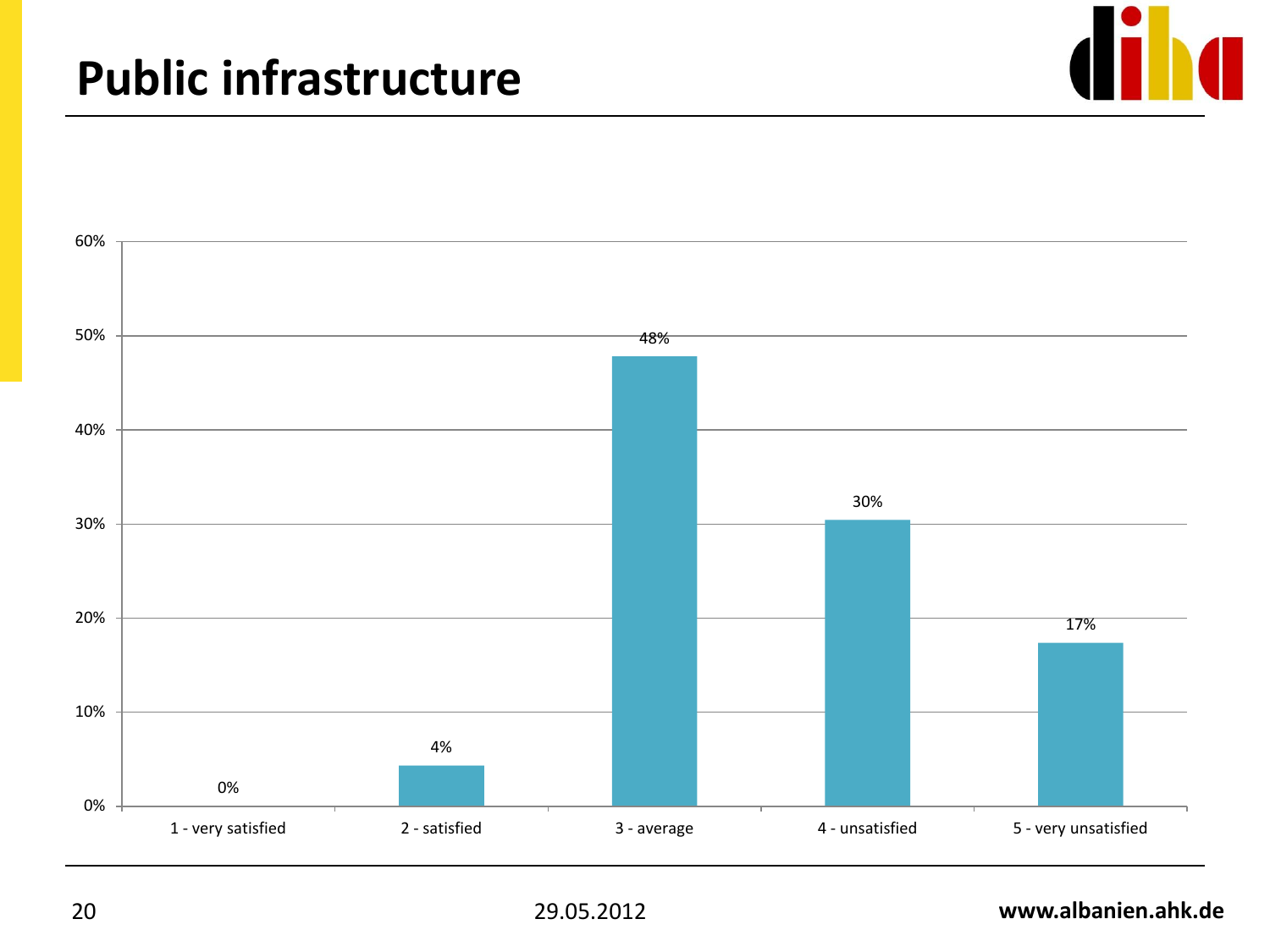## **Quality of vocational training system**

![](_page_20_Figure_1.jpeg)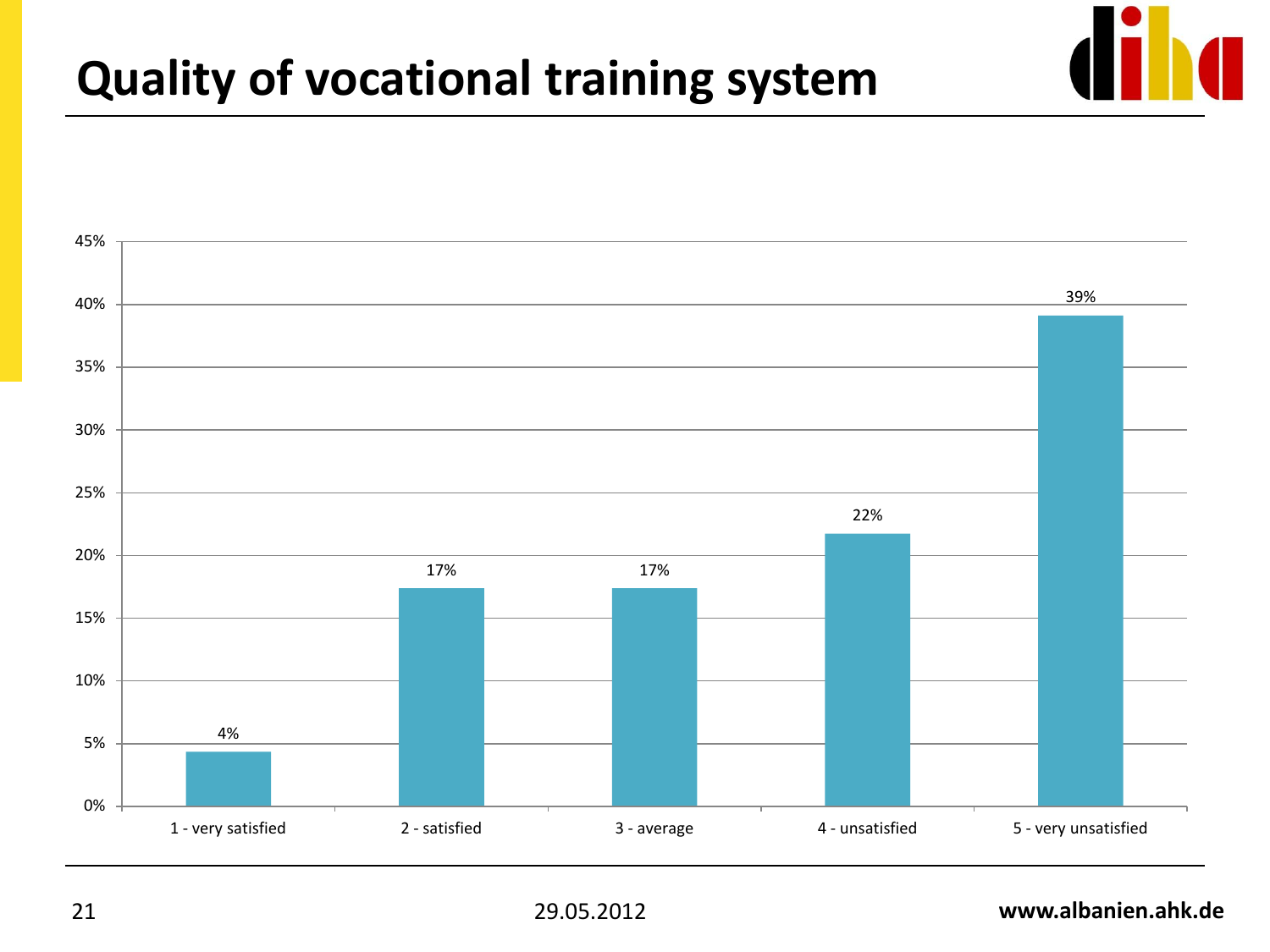### **Political stability**

![](_page_21_Picture_1.jpeg)

![](_page_21_Figure_2.jpeg)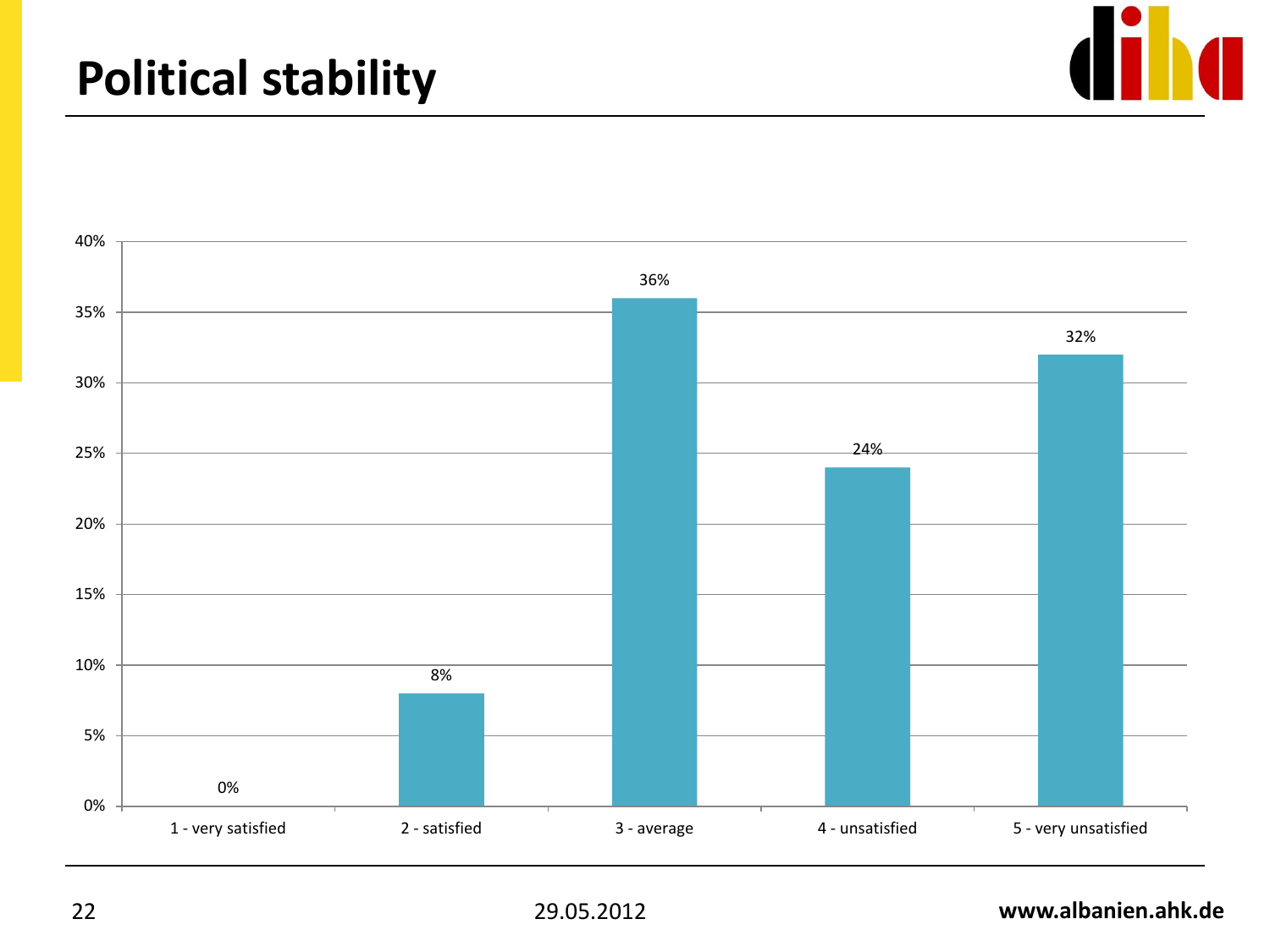### **R&D Environment**

![](_page_22_Picture_1.jpeg)

![](_page_22_Figure_2.jpeg)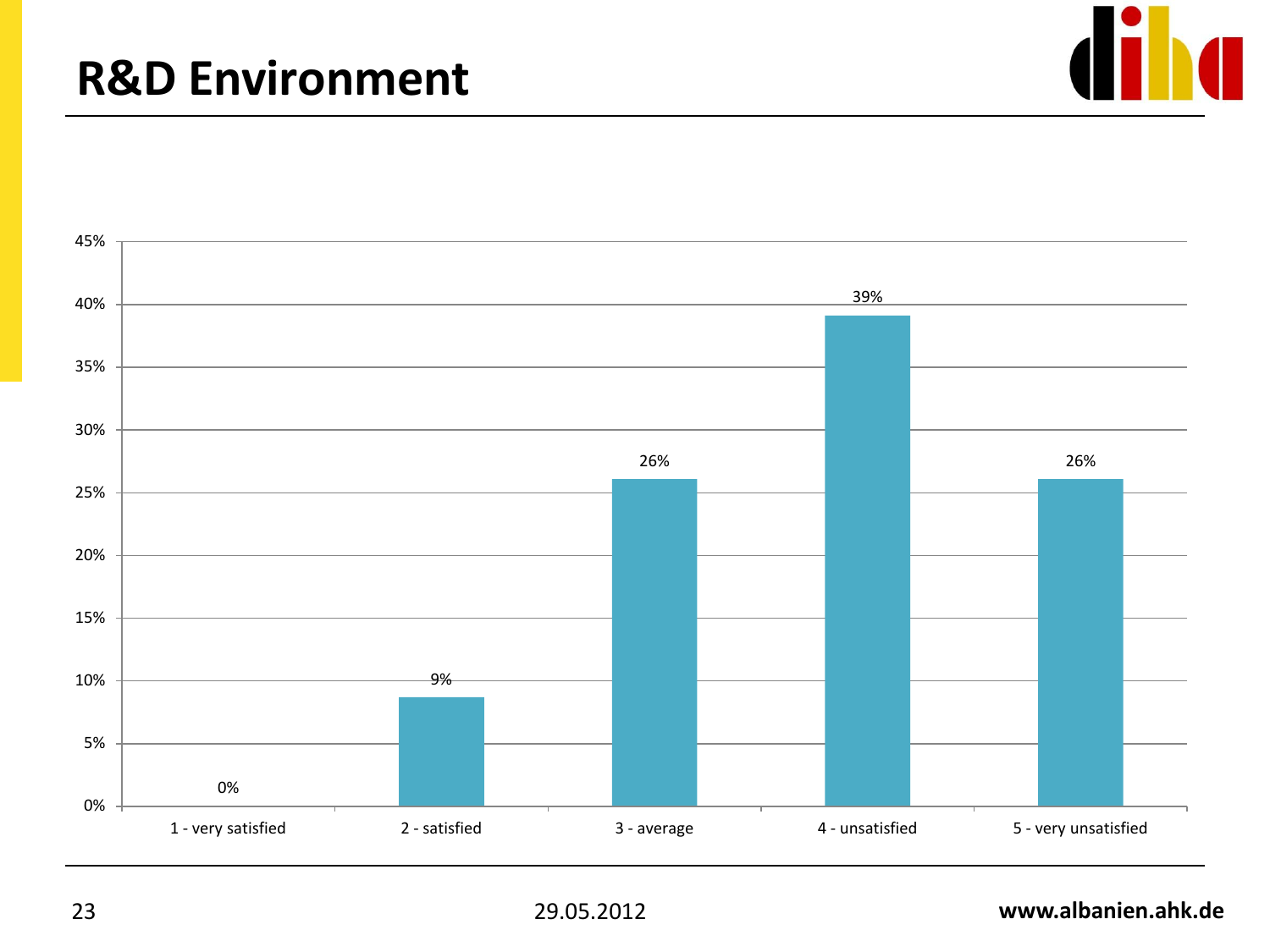### **Tax authorities, tax system**

![](_page_23_Figure_1.jpeg)

![](_page_23_Figure_2.jpeg)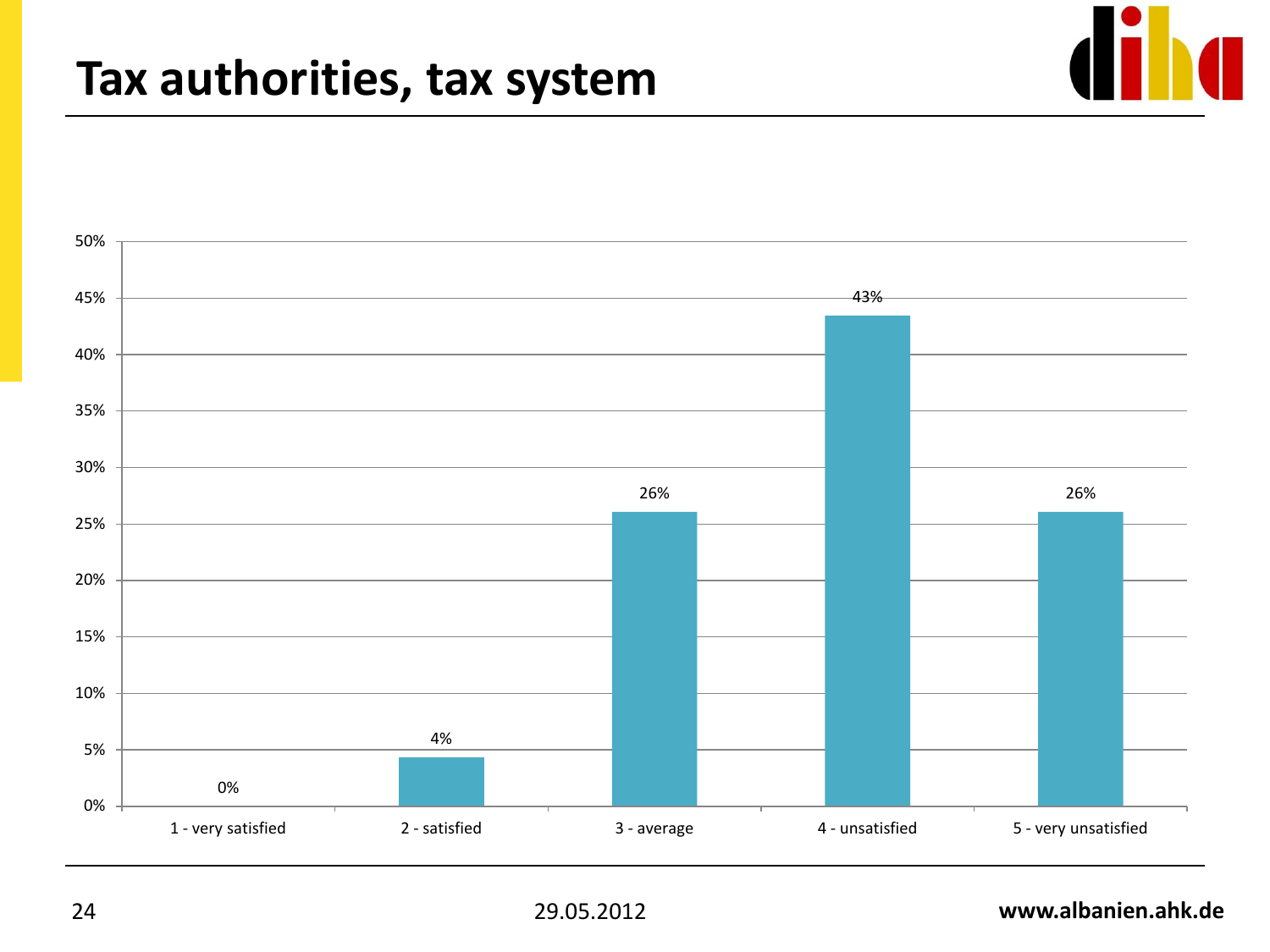### **Access to state or EU funding**

![](_page_24_Figure_1.jpeg)

![](_page_24_Figure_2.jpeg)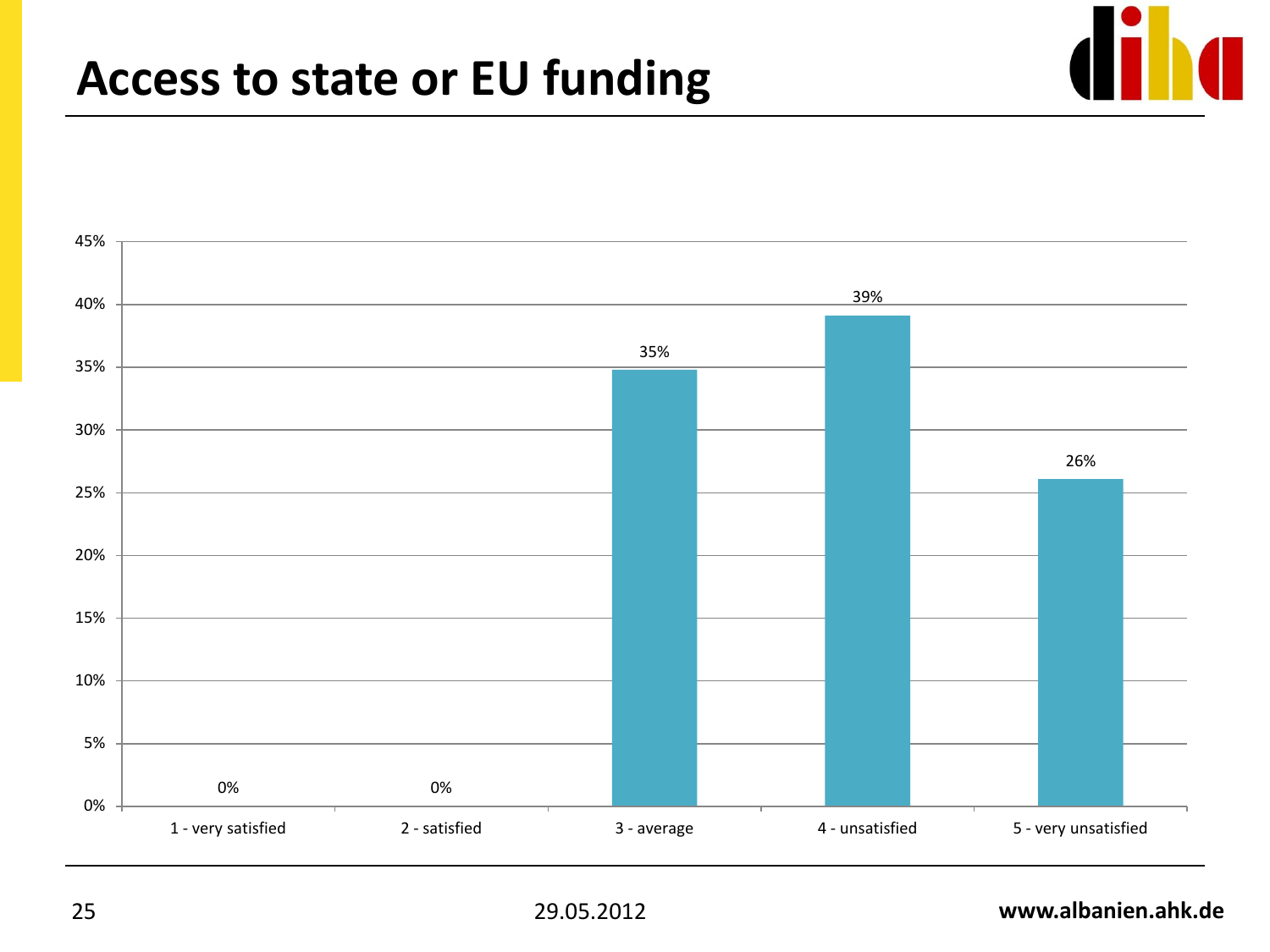## **Transparency of public procurement**

![](_page_25_Figure_1.jpeg)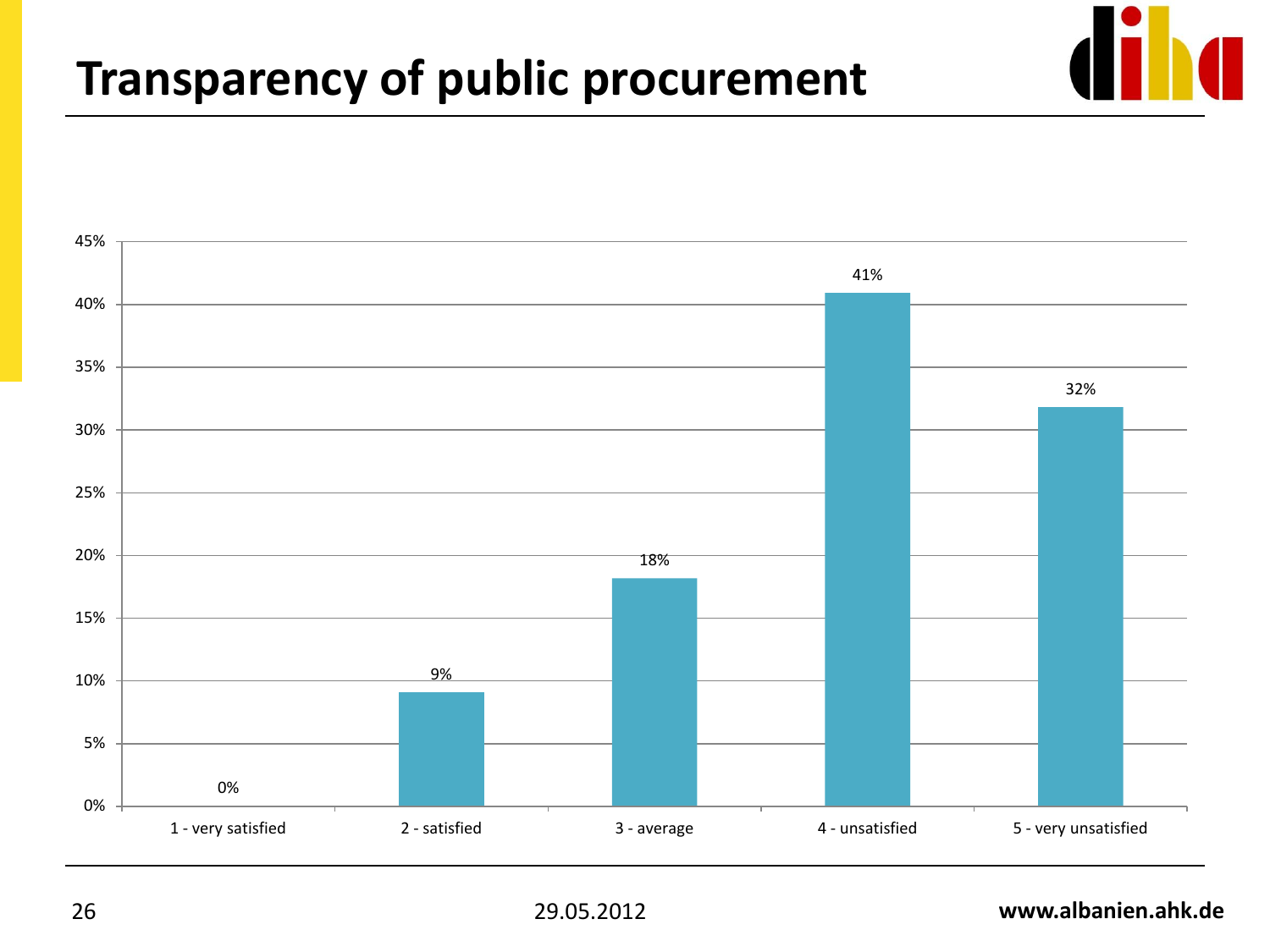![](_page_26_Picture_1.jpeg)

![](_page_26_Figure_2.jpeg)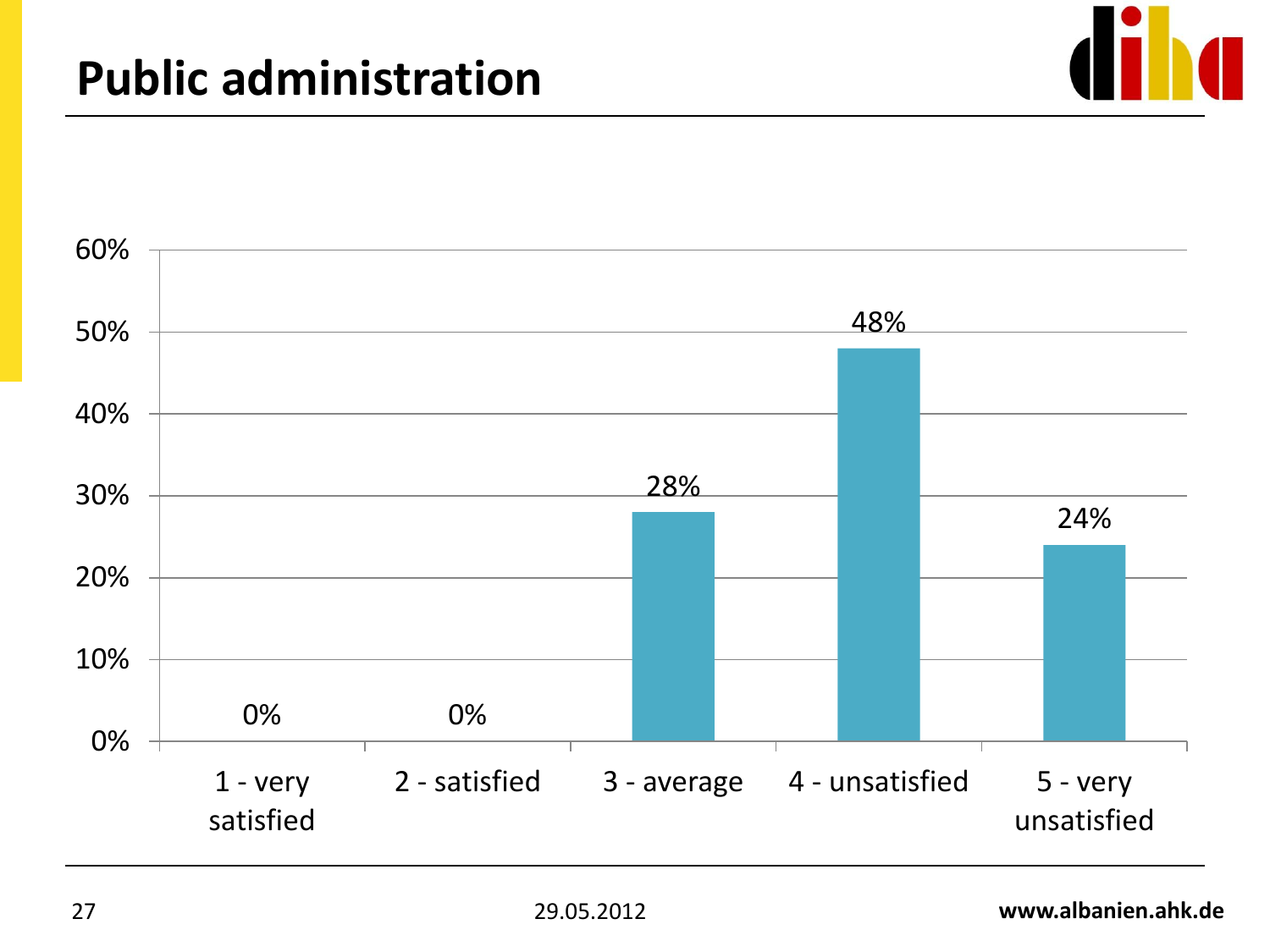## **Availability of specialized staff**

![](_page_27_Figure_1.jpeg)

![](_page_27_Figure_2.jpeg)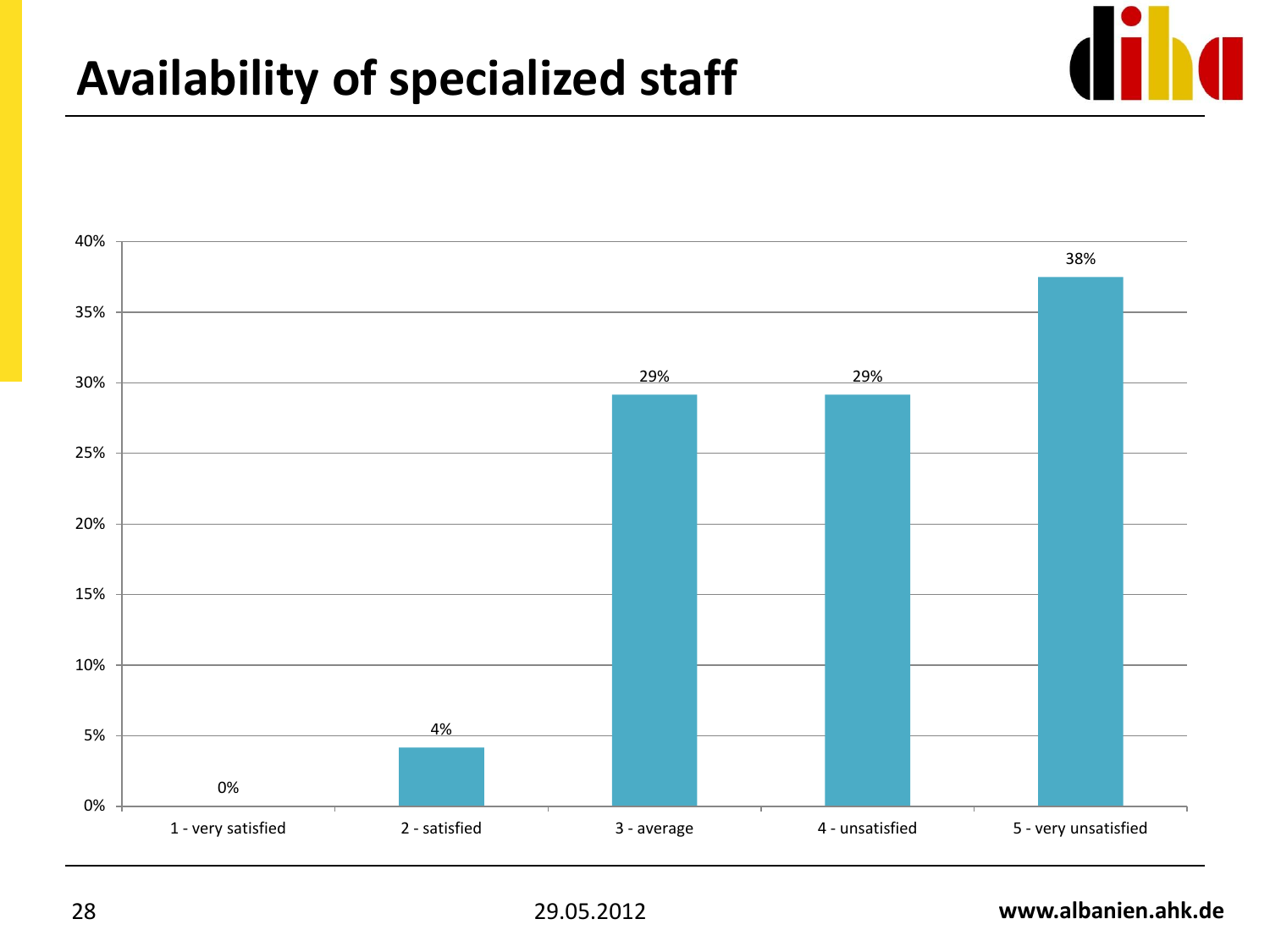## **Legal security**

![](_page_28_Picture_1.jpeg)

![](_page_28_Figure_2.jpeg)